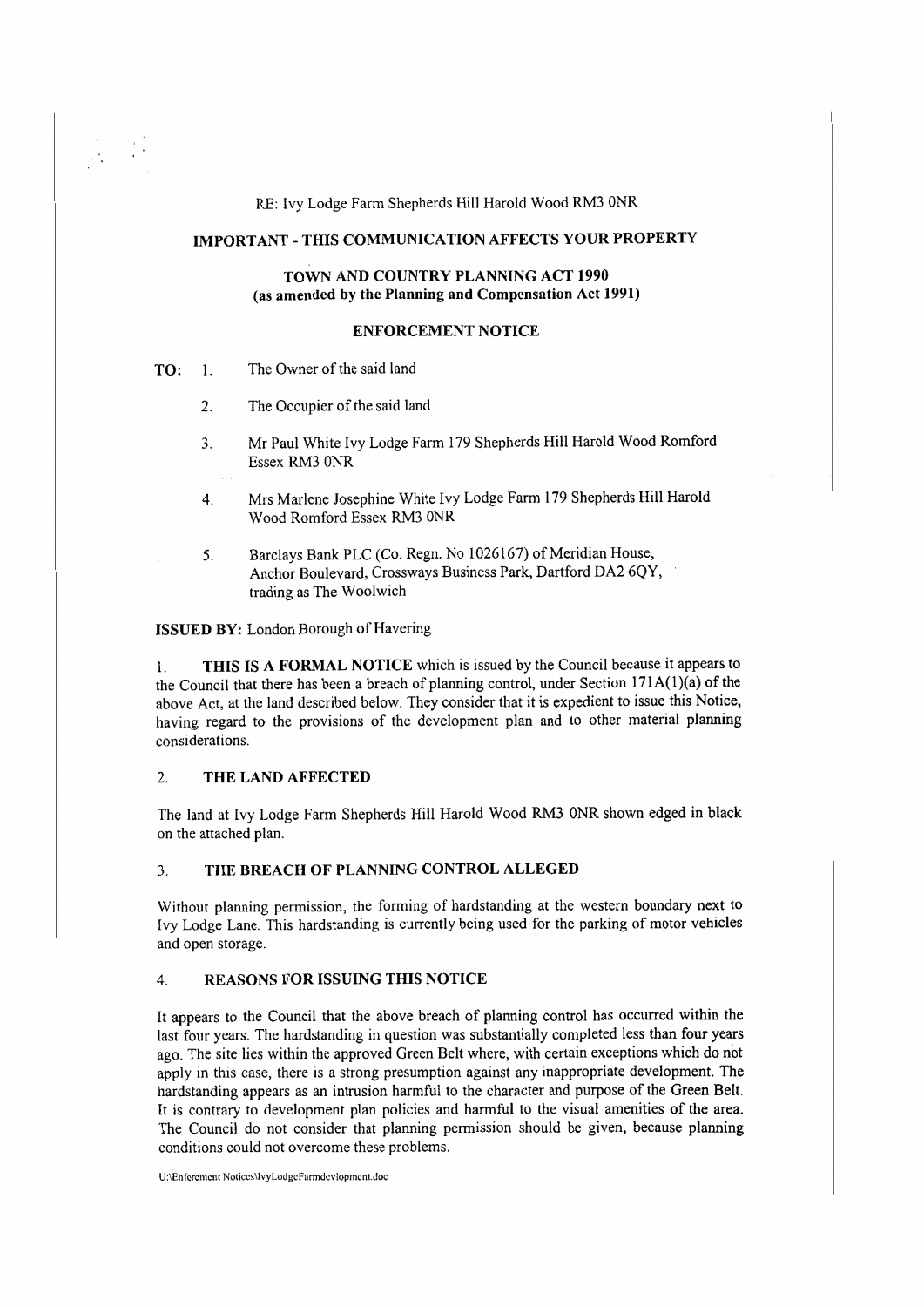In making its decision to issue this Notice the Council considered that the unauthorised use is contrary to the following policies of the Havering Unitary Development Plan: the Council's General Environmental Policy (ENVl) and a policy which presumes against harmful inappropriate development within the Green Belt (GRB2). Planning Policy Guidance Note 2 Green Belt is also relevant.

## *5.* **WHAT YOU ARE REQUIRED TO DO**

(i) Remove the hardstanding and also remove from the land all building materials and rubble arising from this requirement

Time for compliance: 3 months from the effective date of this notice.

(ii) Restore the land to its condition before the breach occurred by levelling the ground and re-seeding it with grass

Time for compliance: 6 months from the effective date of this notice

## 6. **WHEN THIS NOTICE TAKES EFFECT**

This Notice takes effect on  $8<sup>th</sup>$  April 2005, unless an appeal is made against it beforehand

Dated: 4<sup>th</sup> March 2004

Signed:

Venut T. Healy

Authorised Officer

on behalf of London Borough of Havering Town Hall Main Road Romford RMl 3BD

#### **YOUR RIGHT OF APPEAL**

You can appeal against this Enforcement Notice to the Secretary of State by the 8<sup>th</sup> April 2005. Further details are given in the attached explanatory note.

### **WHAT HAPPENS IF YOU DO NOT APPEAL**

If you do not appeal against this Enforcement Notice, it will take effect on  $8<sup>th</sup>$  April 2005 and you must then ensure that the required steps for complying with it, for which you may be held responsible, are taken within the period specified in the Notice.

## **FAILURE TO COMPLY WITH AN ENFORCEMENT NOTICE WHICH HAS TAKEN EFFECT CAN RESULT IN PROSECUTION AND/OR REMEDIAL ACTION BY THE COUNCIL.**

U:\Enforcmcnl Nolices\lvyLodgcfanndcvlopmcnt.doe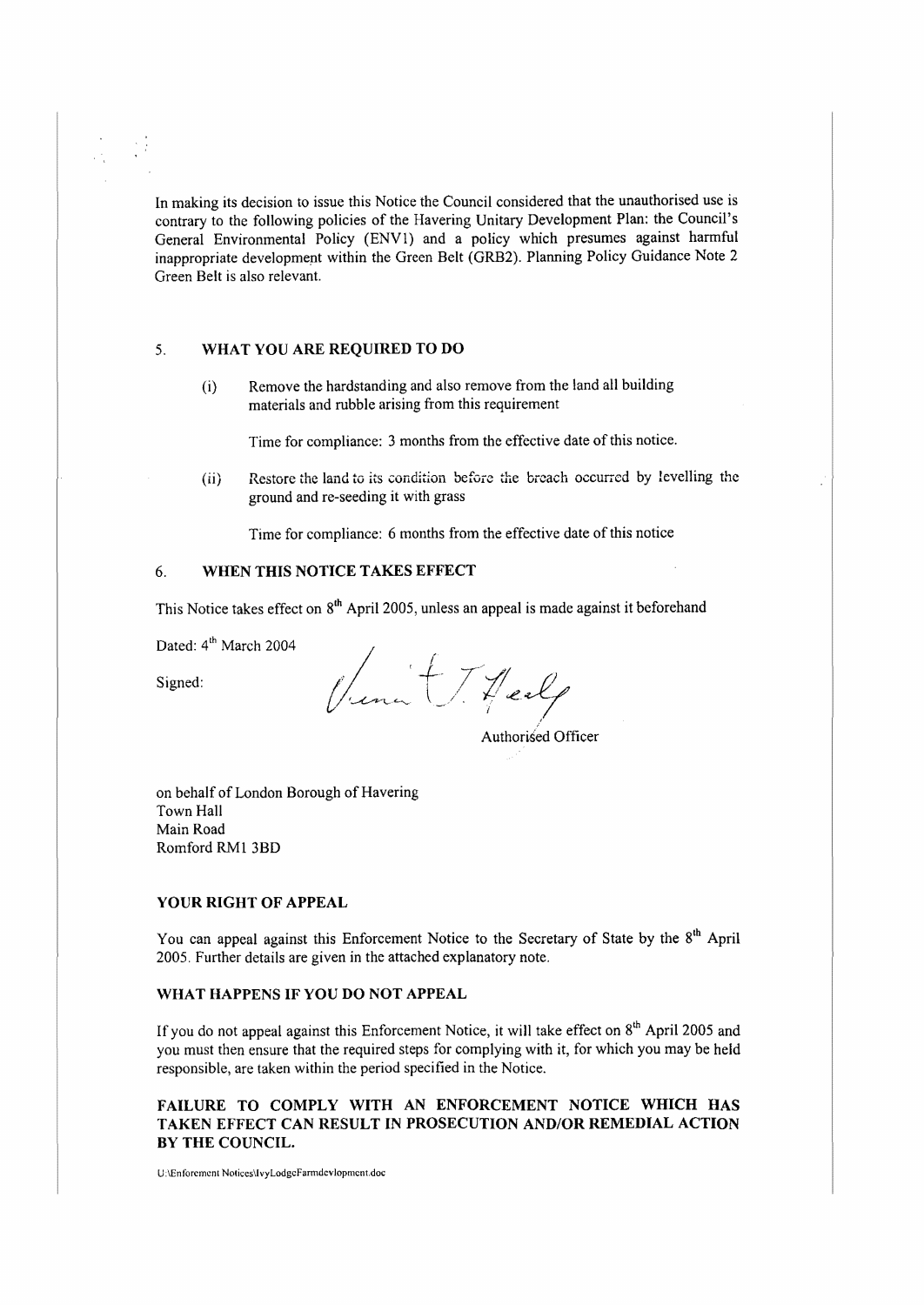## **EXPLANATORY NOTES**

## **STATUTORY PROVISIONS**

A summary of Sections 171A, 171B and 172 to 177 of the Town and Country Planning Act 1990 (as amended) is enclosed with this Notice.

### YOUR RIGHT OF APPEAL

You can appeal against this Notice, but any appeal must be in writing and received, or posted (with the postage paid and properly addressed) in time to be received in the ordinary course of the post, by the Secretary of State before 8<sup>th</sup> April 2005. The enclosed booklet "Enforcement" Appeals - A guide to Procedure" sets out your rights. Read it carefully. lf you appeal you should use the enclosed appeal forms. Two copies are for you to send to the Secretary of State if you decide to appeal. The other is for you to keep as a duplicate for your own records. You should also send the Secretary of State a copy of the Enforcement Notice.

#### **GROUNDS OF APPEAL**

The grounds of appeal are set out in Section 174 of the Town and Country Planning Act 1991 and are also set out on pages 2 to 5 the enclosed appeal forms.

### **PLANNING APPLICATION FEE**

Should you wish to appeal on ground (a) - that planning permission should be granted for the unauthorised development - then a fee of£ 171 *A5* is payable both to the Secretary of State and to the Council. If the fees are not paid then that ground of appeal will not be valid.

## **STATEMENT ON GROUNDS OF APPEAL**

You must submit to the Secretary of State, either when giving notice of appeal or within 14 days from the date on which the Secretary of State sends him a notice so requiring him, a statement in writing specifying the grounds on which you are appealing against the enforcement notice and stating briefly the facts on which you propose to rely in support of each of those grounds.

## **RECIPIENTS OF THE ENFORCEMENT NOTICE**

The names and addresses of all the persons on whom the Enforcement Notice has been served are:

- 1. The Owner of the said land
- 2. The Occupier of the said land

U:\Enforcment Notices\lvvLodgeFarmdcvlopment.doc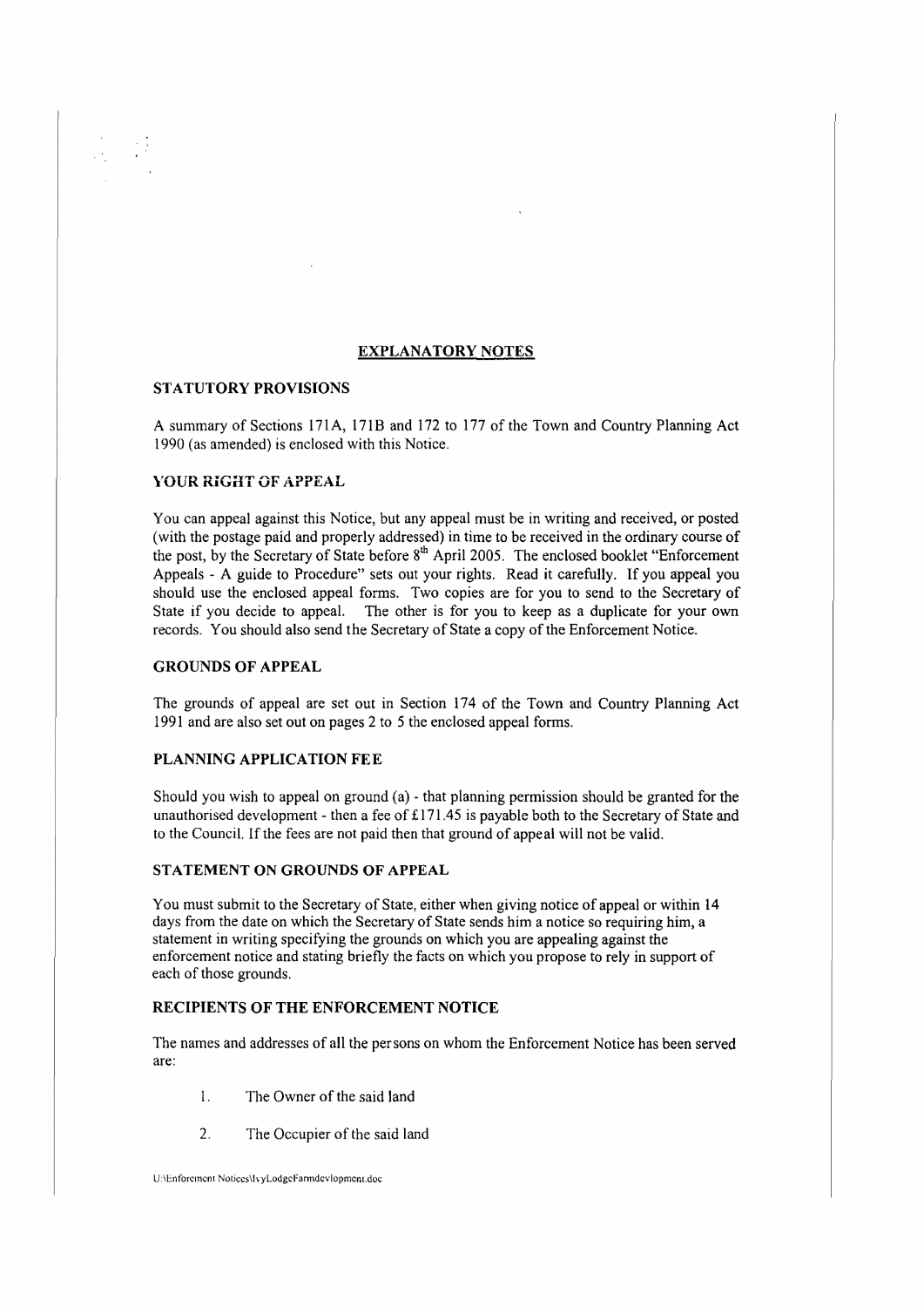- 3. Mr Paul White Ivy Lodge Farm 179 Shepherds **Hill** Harold Wood Romford Essex RM3 ONR
- 4. Mrs Marlene Josephine White Ivy Lodge Farm 179 Shepherds Hill Harold Wood Romford Essex RM3 ONR
- 5. Barclays Bank PLC (Co. Regn. No 1026167) of Meridian House, Anchor Boulevard, Crossways Business Park, Dartford DA2 6QY, trading as The Woolwich

U:\Enforcmcnt NoticcsllvyLodgcFanndevlopmcnt.doc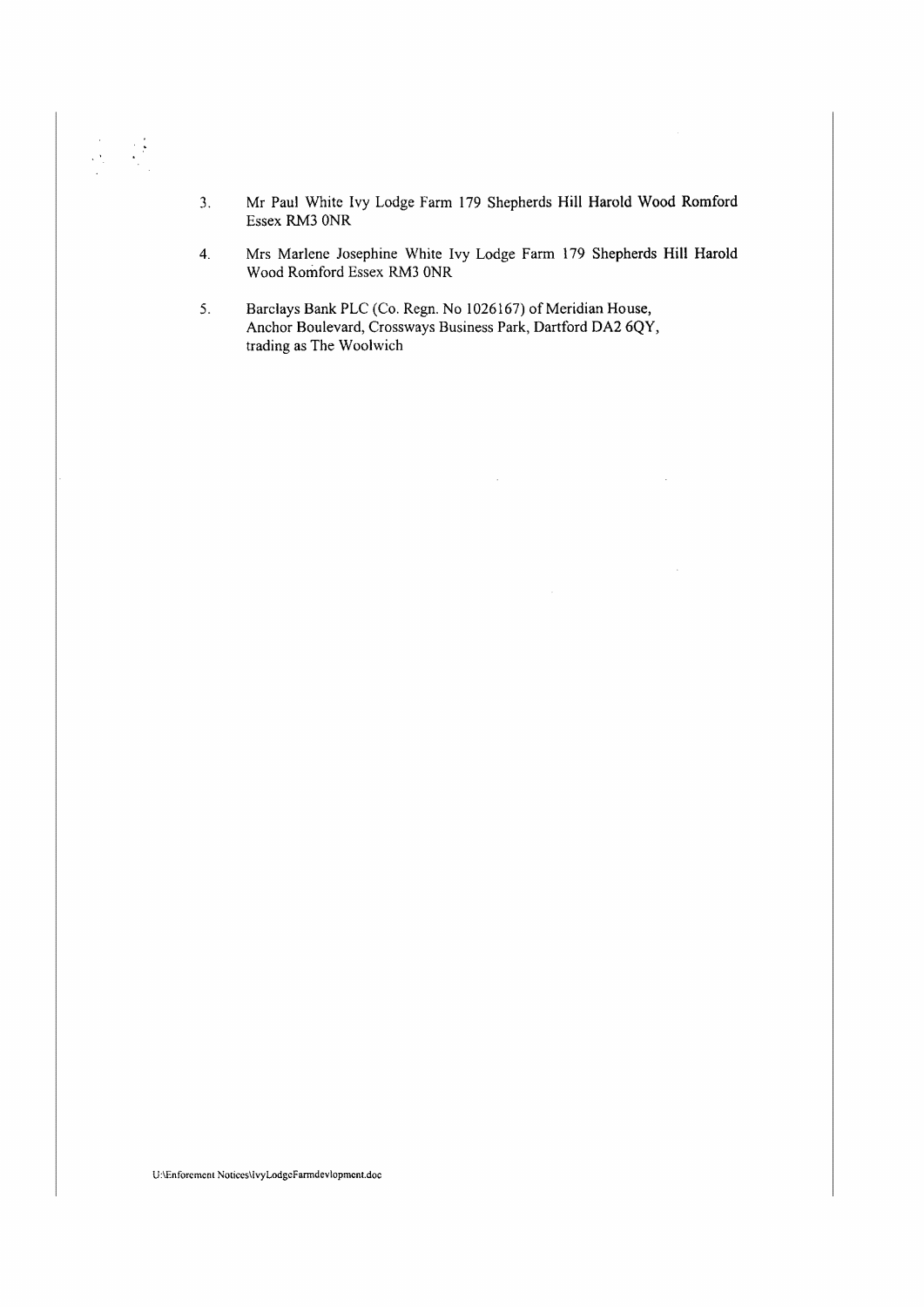

్ సీరంగాలిం, ్ Reproduced from the Ordnance Survey mapping with the permission of the Controller of Her Majesty's<br>- మాట్లాడ్ మార్చిక Stationery Office (c) Crown copyright. Unauthorised reproduction infringes Crown Copyri



∕∱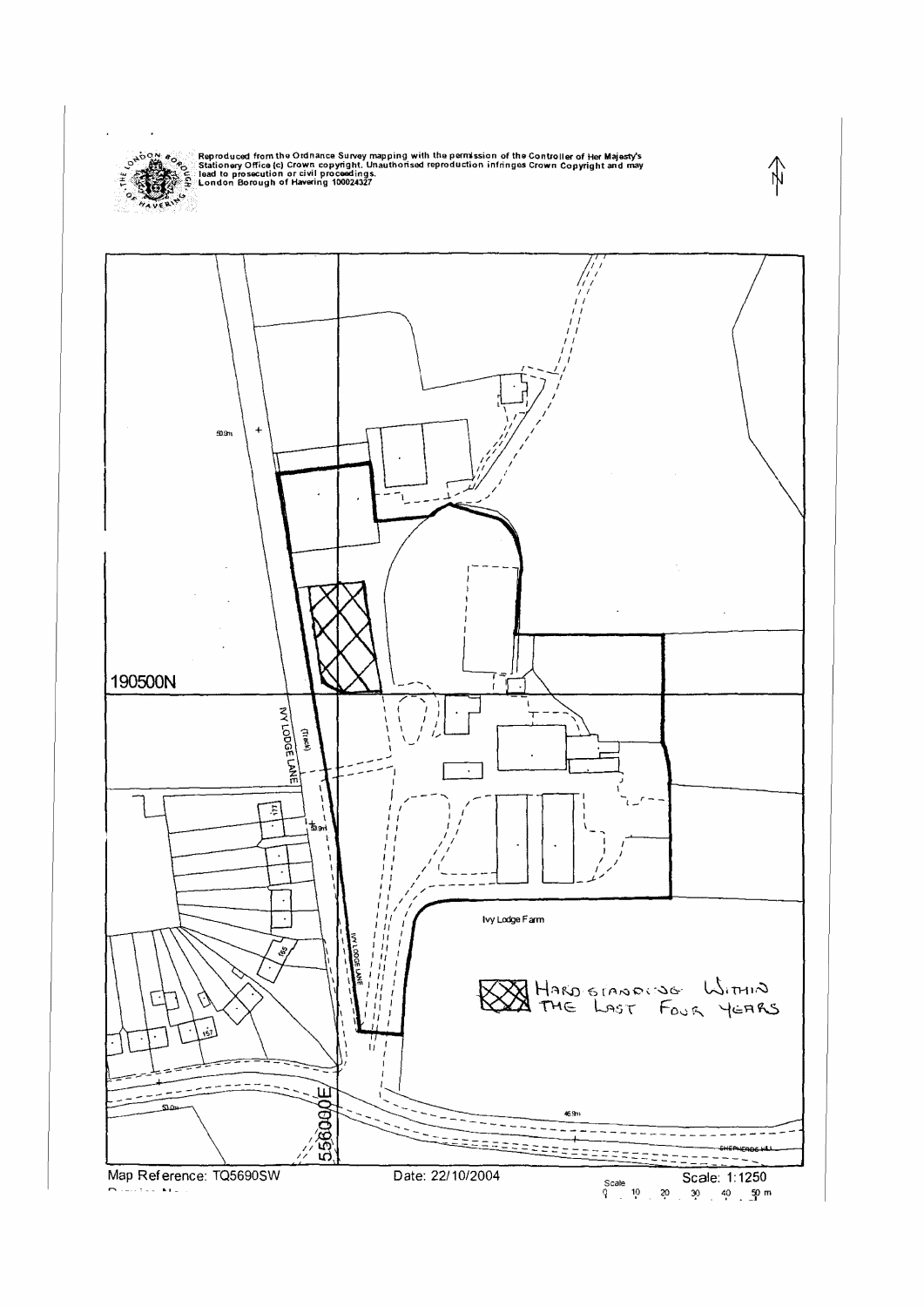RE: Ivy Lodge Farm Shepherds Hill Harold Wood RM3 ONR

## **IMPORTANT -THIS COMMUNICATION AFFECTS YOUR PROPERTY**

## **TOWN AND COUNTRY PLANNING ACT 1990 (as amended by the Planning and Compensation Act 1991)**

### **ENFORCEMENT NOTICE**

**TO:** l. The Owner of the said land

 $\frac{1}{2}$  .

- 2. The Occupier of the said land
- 3. Mr Paul White Ivy Lodge Farm 179 Shepherds Hill Harold Wood Romford Essex RM3 0NR
- 4. Mrs Marlene Josephine White Ivy Lodge Farm 179 Shepherds Hill Harold Wood Romford Essex RM3 0NR
- 5. Barclays Bank PLC (Co. Regn. No 1026167) of Meridian House, Anchor Boulevard, Crossways Business Park, Dartford DA2 6QY, trading as The Woolwich

ISSUED **BY:** London Borough of Havering

1. **THIS IS A FORMAL NOTICE** which is issued by the Council because it appears to the Council that there has been a breach of planning control, under Section 171A{l)(a) of the above Act, at the land described below. They consider that it **is**  expedient to issue this Notice, having regard to the provisions of the development **plan**  and to other material planning considerations.

#### 2. **THE LAND AFFECTED**

The land at Ivy Lodge Farm Shepherds Hill Harold Wood RM3 0NR shown **edged**  black on the attached plan.

#### 3. **THE BREACH OF PLANNING CONTROL ALLEGED**

It is alleged that, without planning permission there has been an unauthorised change of use within the Ivy Lodge Farm site consisting of:

- The newly formed hardstanding is being used for the purposes of parking of motor vehicles and open storage, and
- The former tennis courts are being used for the purposes of parking of commercial motor vehicles

# 4. **REASONS FOR ISSUING THIS NOTICE**

lt appears to the Council that the above breach of planning control has occurred within the last ten years. The unauthorised use and its physical appearance is inappropriate and harmful to the character and purpose of the Green Belt. The Council do not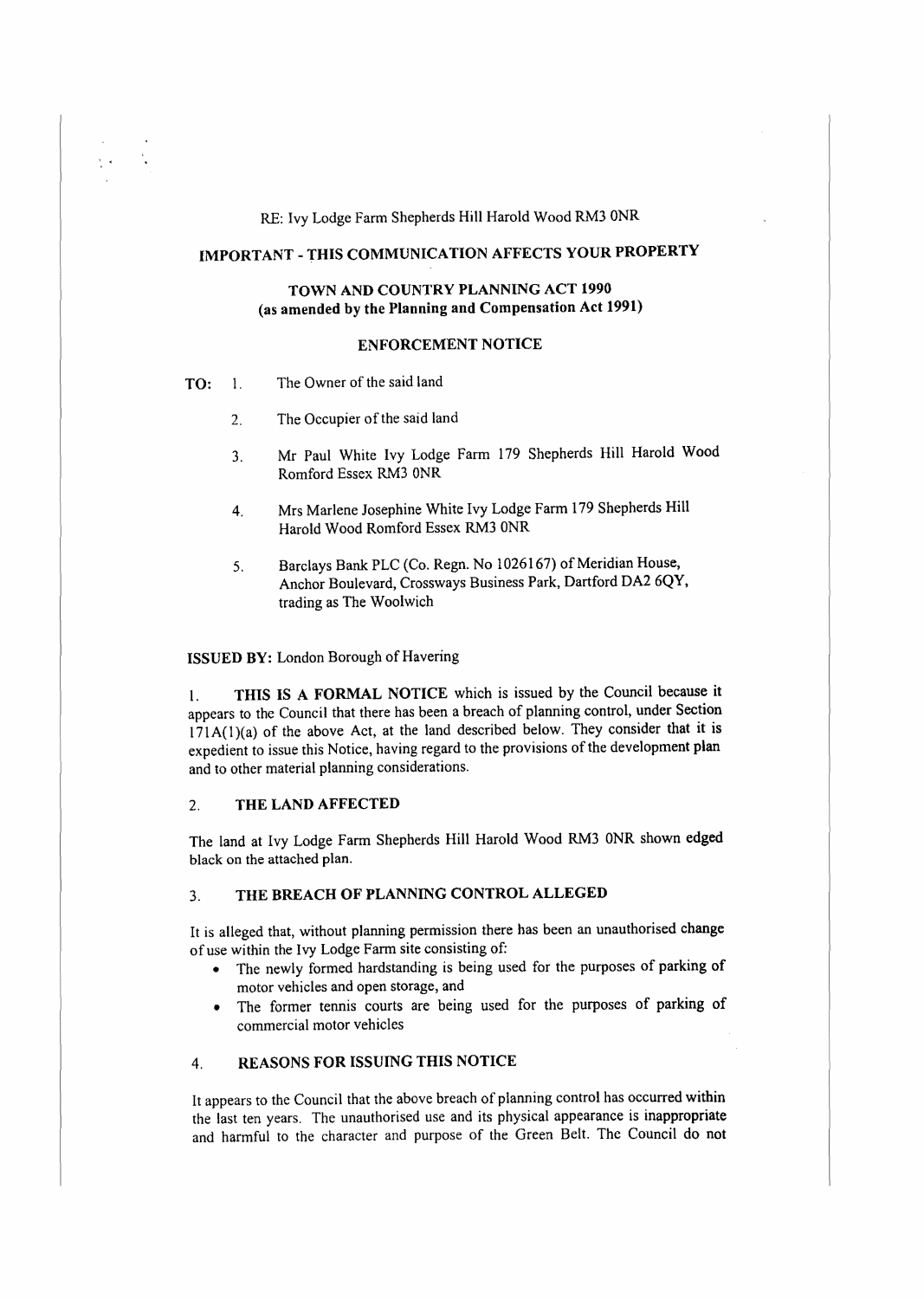consider that planning permission should be given, because planning conditions could not overcome these problems.

In making its decision to issue this Notice the Council considered that the unauthorised use is contrary to the following policies of the Havering Unitary Development Plan: the Council's General Environmental Policy (ENVl) and a policy which presumes against harmful inappropriate development within the Green **Belt**  (GRB2). Planning Policy Guidance Note 2 Green Belt is also relevant.

# 5. **WHAT YOU ARE REQUIRED TO DO**

(i) Stop using the new hardstanding for the parking of motor vehicles and any storage purposes.

Time for compliance: 1 month from the effective date of this notice.

(ii) Stop using the former tennis courts for the purpose of parking of commercial motor vehicles

Time for compliance: I month from the effective date of this notice

# 6. **WHEN THIS NOTICE TAKES EFFECT**

This Notice takes effect on 8<sup>th</sup> April 2005, unless an appeal is made against it beforehand

Dated: 4<sup>th</sup> March 2005

Signed:

Half

Authorised Officer

on behalf of London Borough of Havering Town Hall Main Road Romford RMI 3BD

### **YOUR RIGHT OF APPEAL**

You can appeal against this Enforcement Notice to the Secretary of State by the 8<sup>th</sup> April 2005. Further details are given in the attached explanatory note.

# **WHAT HAPPENS IF YOU DO NOT APPEAL**

If you do not appeal against this Enforcement Notice, it will take effect on  $8<sup>th</sup>$  April 2005 and you must then ensure that the required steps for complying with it, for which you may be held responsible, are taken within the period specified in the Notice.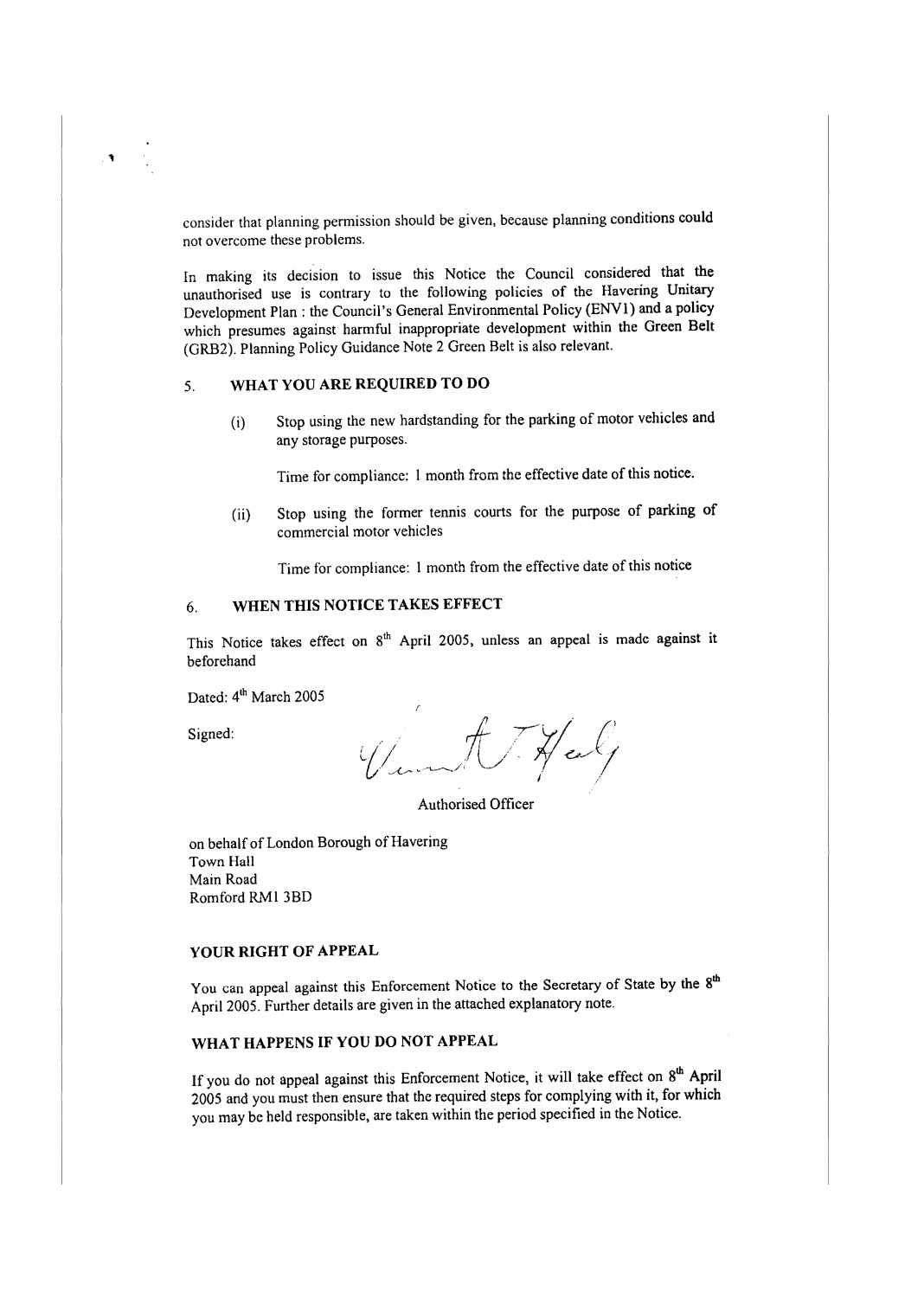## **FAILURE TO COMPLY WITH AN ENFORCEMENT NOTICE WHICH HAS TAKEN EFFECT CAN RESULT IN PROSECUTION AND/OR REMEDIAL ACTION BY THE COUNCIL.**

### **"EXPLANATORY NOTES**

### **STATUTORY PROVISIONS**

A summary of Sections 171A, 171B and 172 to 177 of the Town and Country Planning Act 1990 (as amended) is enclosed with this Notice.

#### **YOUR RIGHT OF APPEAL**

You can appeal against this Notice, but any appeal must be in writing and received, or posted (with the postage paid and properly addressed) in time to be received in the ordinary course of the post, by the Secretary of State before  $8<sup>th</sup>$  April 2005. The enclosed booklet "Enforcement Appeals - A guide to Procedure" sets out your rights. Read it carefully. If you appeal you should use the enclosed appeal forms. Two copies are for you to send to the Secretary of State if you decide to appeal. The other is for you to keep as a duplicate for your own records. You should also send the Secretary of State a copy of the Enforcement Notice.

#### **GROUNDS OF APPEAL**

The grounds of appeal are set out in Section 174 of the Town and Country **Planning**  Act 1991 and are also set out on pages 2 to 5 the enclosed appeal forms.

## **PLANNING APPLICATION FEE**

Should wish to appeal on ground (a) - that planning permission should be granted for the unauthorised use - then a fee of £265.00 is payable both to the Secretary of State and to the Council. If the fees are not paid then that ground of appeal will not be valid.

### **STATEMENT ON GROUNDS OF APPEAL**

You must submit to the Secretary of State, either when giving notice of appeal or within 14 days from the date on which the Secretary of State sends him a notice so requiring him, a statement in writing specifying the grounds on which you are appealing against the enforcement notice and stating briefly the facts on which you propose to rely in support of each of those grounds.

## **RECIPIENTS OF THE ENFORCEMENT NOTICE**

The names and addresses of all the persons on whom the Enforcement **Notice has**  been served are:

- I. The Owner of the said land
- 2. The Occupier of the said land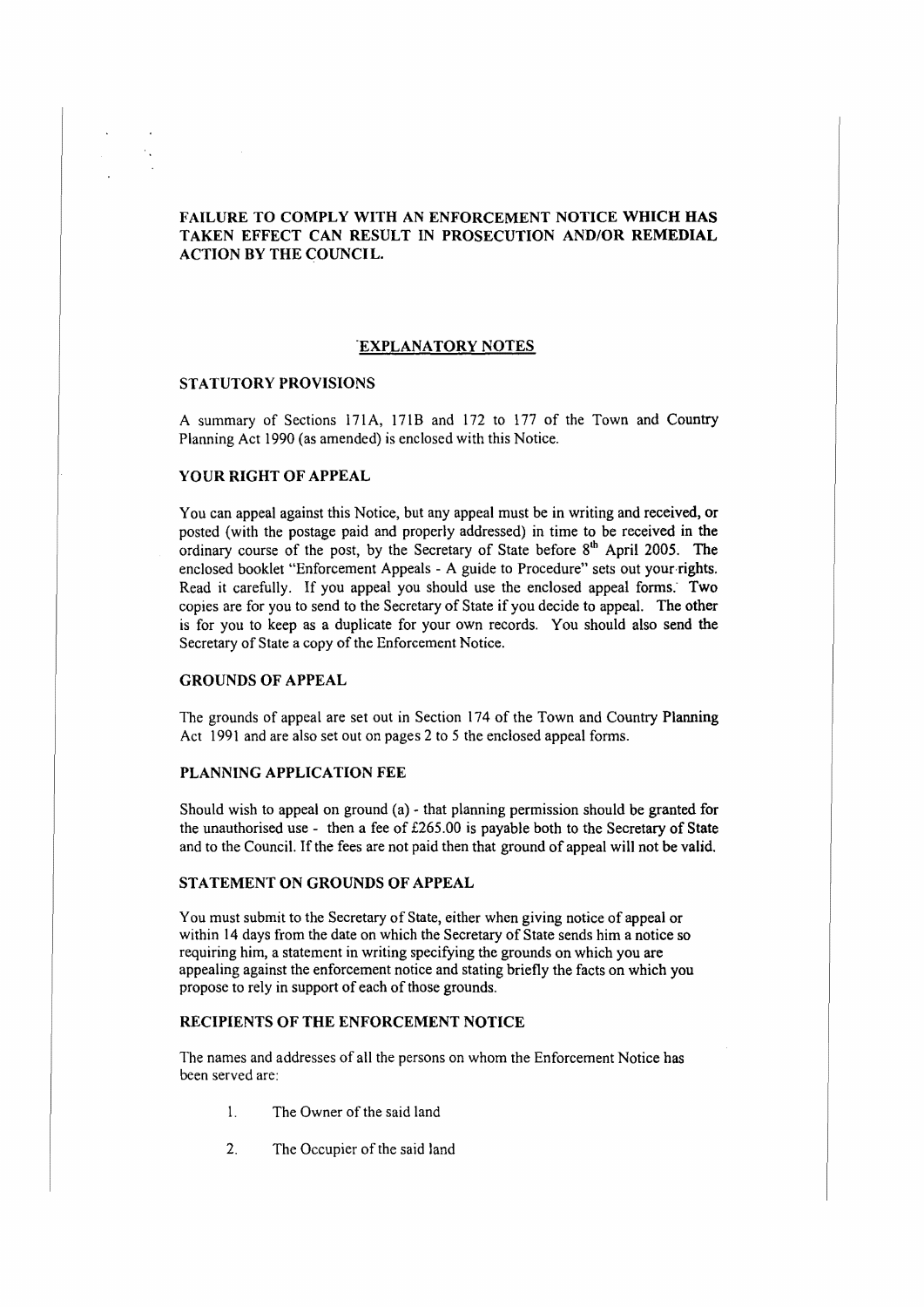3. Mr Paul White Ivy Lodge Farm 179 Shepherds Hill Harold Wood Romford Essex RM3 ONR

 $\bar{\beta}$  $\frac{1}{2}$ 

> $\ddot{\phantom{a}}$ J.

- 4. Mrs Marlene Josephine White Ivy Lodge Farm 179 Shepherds Hill Harold Wood Romford Essex RM3 ONR
- 5. Barclays Bank PLC (Co. Regn. No 1026167) of Meridian House, Anchor Boulevard, Crossways Business Park, Dartford DA2 6QY, trading as The Woolwich